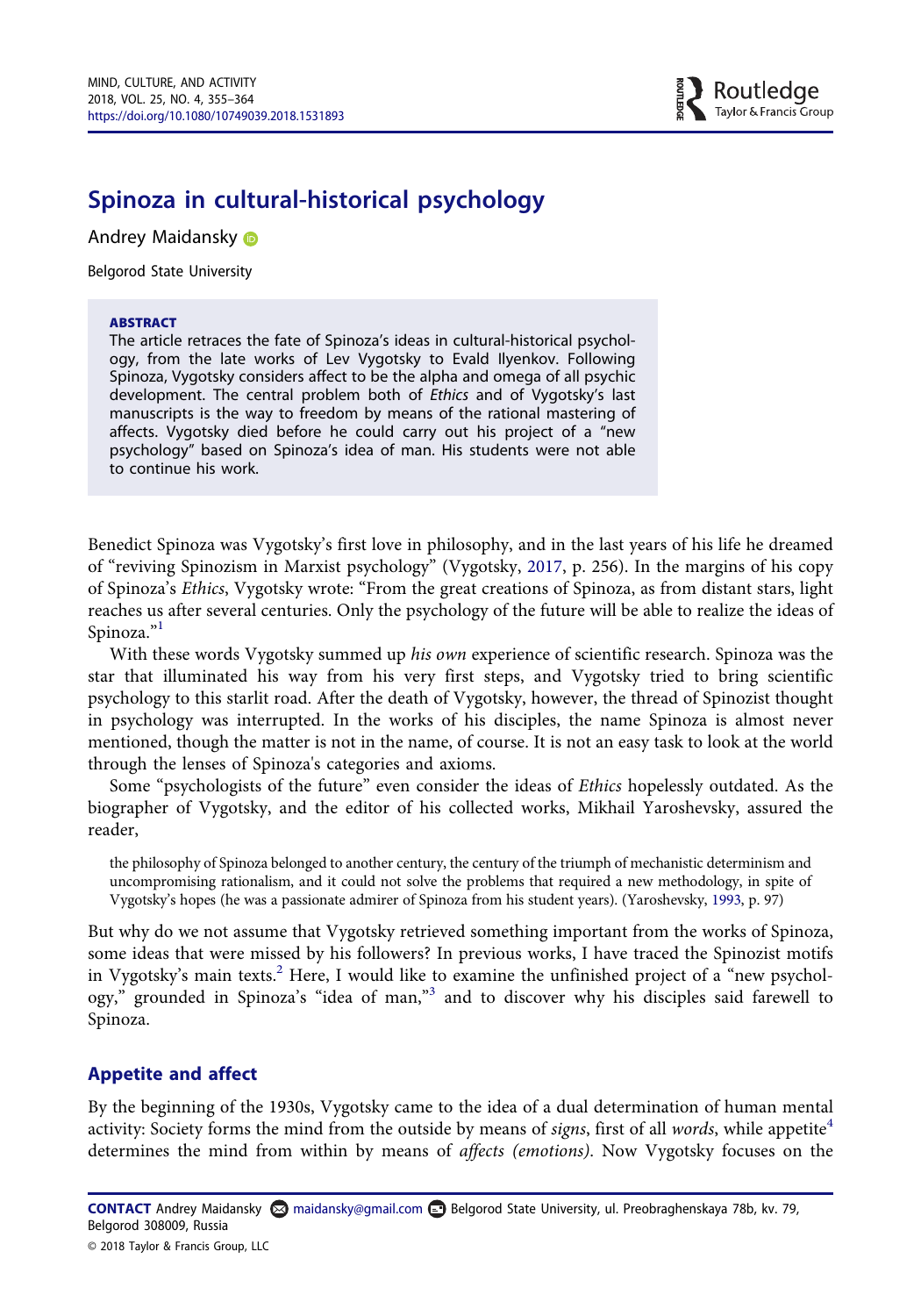356  $\left(\rightarrow\right)$  A. MAIDANSKY

<span id="page-1-1"></span>affective, motivational determinant of mind: "The affective and volitional tendency stands behind thought. Only here do we find the answer to the final 'why' in the analysis of thinking" (Vygotsky, [1982b](#page-9-2), p. 357, [1987,](#page-9-3) p. 282).<sup>5</sup>

<span id="page-1-3"></span>In his last full length manuscript, dated 1933, Vygotsky [\(1999](#page-9-4)) proceeded to the study of affects the topic that occupies a good half of *Ethics*. Spinoza developed his theory of affects as an alternative to Descartes' doctrine of the "passions of the soul." Vygotsky decided to advance his own theory in a similar way.

Descartes explained the lower, sensual emotions with physiological causes, and considered free will of the human mind as the source of higher, rational emotions—wonder, love, anger, and others. In the modern psychology of emotions, Vygotsky discovered a product of semi-decay of the Cartesian dualistic doctrine. Some schools continue to develop the idea of physiological determination of emotions; others confine themselves to the teleological description of higher spheres of emotional life, rejecting the possibility of their causal explanation.

Being a Spinozist, Vygotsky sought to understand the *immanent cause* of emotions. Such a cause should not be sought in the physiology of living bodies. The physiology of emotions needs a causal explanation, as well as the "teleology" of mental life. It is necessary to establish their common, single substance and then to trace how it expresses itself in various "modalities."

Spinoza took man's striving to preserve one's own life, appetite (appetitus), as the substance of all corporeal and mental phenomena. Appetite "is nothing but the very essence of man, from whose nature there necessarily follow those things that promote his preservation" (Ethics, III, proposition 9, scholium) (Spinoza, [1994\)](#page-9-5).

<span id="page-1-0"></span>"Preservation" (conservatio) is not the most appropriate word, especially if we speak about a human person. Vygotsky ([1999](#page-9-4)) preferred to talk about the development of"forces" and "motives," meaning the self-realization of the nature of a human being. The fullness of life, the maximum possible power and diversity of one's own actions, is what all things strive for, or have an "appetite" for.

Appetite manifests itself, simultaneously, in corporeal (hunger, sexual desire, etc.) and in mental (conscious desires, cupiditates) affects. Appetitus is the striving to act, and affects are the psychophysical forms that increase or decrease the potential of acting (agendi potentia).

Simply speaking, emotions regulate the level of motivation for acting. "Emotion" and "motive" are both derived from the Latin *motio*, motion. Emotion is a direct and immediate expression of the active need of a living being. Where there is no emotion, there is no motive for action.

The activity-oriented (or, as Vygotsky himself preferred to express it, "dynamogenic") understanding of the nature of emotions is the "great philosophical idea" that is capable of resolving the historical impasse at which modern psychological theories of affects had arrived (Vygotsky, [1999,](#page-9-4) p. 105), and it was Spinoza who first formulated this idea in the Part III of Ethics. Vygotsky believed that this idea finds its verification in Walter Cannon's theory of "homeostasis" (compare it with Spinoza's notion of preservation of the self). Affect prepares mind and body for acting in a problem situation to preserve their own being.

<span id="page-1-2"></span>If we recall the definition of affects cited above, given in Ethics, we cannot but see that experimental evidence of the dynamogenic effect of emotions that raise the individual to a higher level of activity is at the same time empirical evidence for the idea of Spinoza, which defines affects as states of the body which increase or decrease the capacity of the body itself for action, promote or limit it, as well as ideas of these states. (Vygotsky, [1984b](#page-9-6), pp. 101–102, [1999,](#page-9-4) p. 78)

<span id="page-1-4"></span>The difference between higher, human affects and animal affects is determined by the nature of the objective conditions of activity. As an animal psyche serves for adaptation to the natural habitat of living beings, so is human consciousness, with all its ideas and affects, a form of active adaptation to the artificial environment in which every thing has some social meaning. Human affect arises as the effect of "ingrowing" (vrashchivanie) of an individual into culture. It is the reaction to a social meaning of the object of activity, while the natural affect is a reaction to the biological value of things.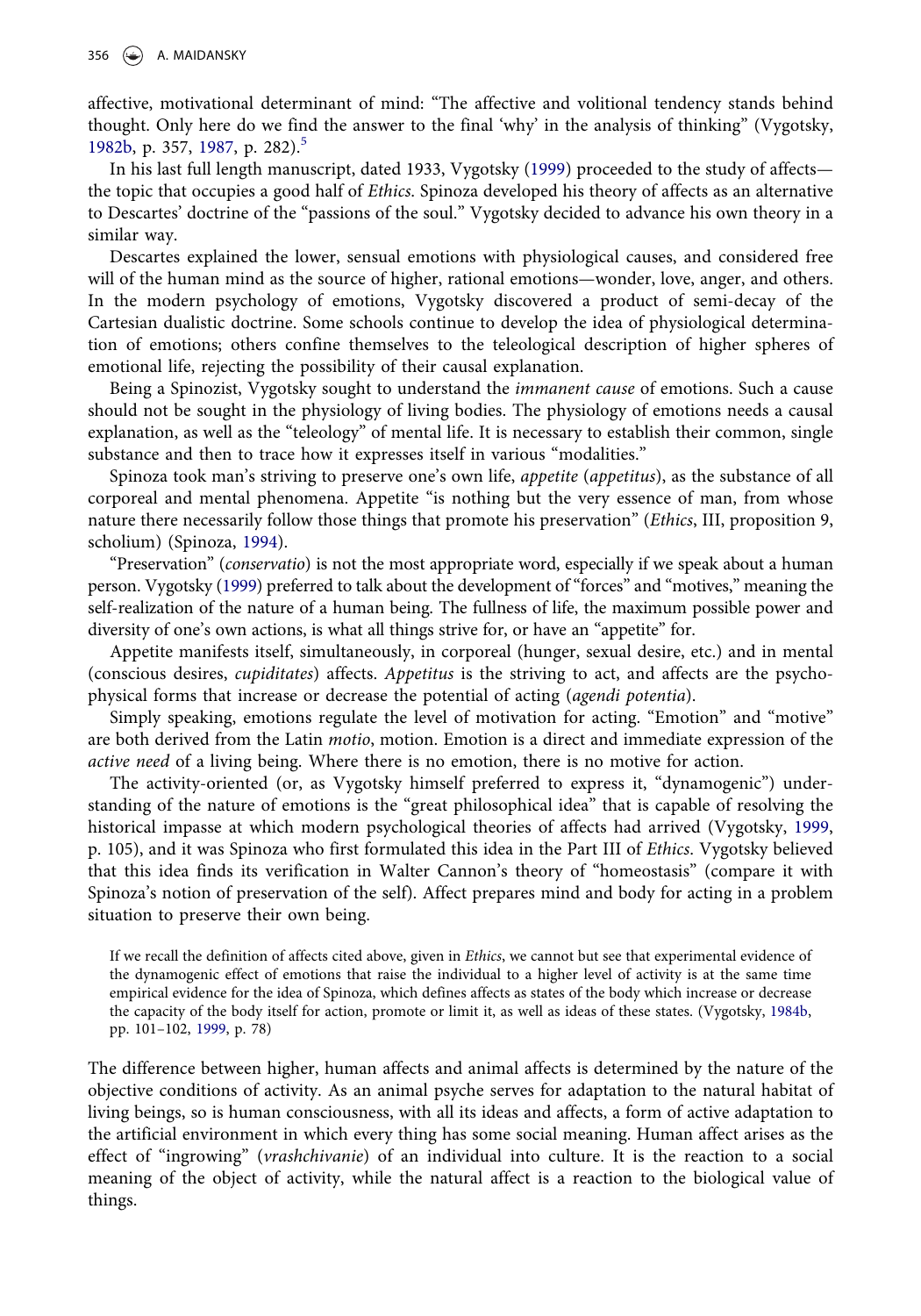Higher affects are not states of the *organic* body and psyche of the individual. They are the states of the social "quasi-body,"<sup>[6](#page-8-5)</sup> ideally represented in the body and mind of the individual. Appetitus socialis is the very essence of man, as far as it determines all specifically human activities, by means of signs and higher affects. This conclusion is not formulated explicitly in the works of Vygotsky, but it necessarily follows from the logic of cultural-historical theory, indicating, at the same time, the growth point of Spinoza's theory of affects.

For Spinoza, the most useful of all human appetites is the physical and mental attraction between human beings, for *homini nihil homine utilius*—there is nothing more useful to man than another man. Social appetite impels people to act jointly, and "all should so agree in all things that the minds and bodies of all would compose, as it were, one mind and one body" (Ethics, IV, proposition 18, scholium). All higher, cultural human emotions stem from this *appetitus socialis*. They are the modes of its action and the means of determination of human behavior, in the same way as signs.

Most of all, Vygotsky is focused on the specific conditions for transforming organic affects into human ones. He intended to solve this problem in his last, unfinished manuscript. In addition, he considered it necessary to create a new classification of emotions, since the nomenclature of Ethics seemed to him "obsolete" and "lifeless" (Vygotsky, [1999](#page-9-4), p. 219). These tasks Vygotsky bequeathed to the Spinozistic psychology of the future: "The problems of Spinoza await their solution, without which tomorrow's day in our psychology is impossible" (Vygotsky, [1984b,](#page-9-6) p. 301, [1999,](#page-9-4) p. 222; Spinoza, [1994\)](#page-9-5).

## Affects, freedom, and object-oriented activity

Vygotsky can hardly be called a consistent Spinozist, but he always tried to think along the lines of Spinoza, and he really deepened his insight into Spinoza's philosophy, especially towards the end of his life, when he turned to the core problem of the *Ethics*—the study of the relationship between concepts and affects. The key to human freedom lies here.

Vygotsky's thoughts constantly revolved around the problem of freedom. He considered freedom to be the distinctive, and much more significant than intellect, attribute of "cultural man" in comparison with higher animals.<sup>7</sup> The highest practical purpose of scientific psychology is to understand the conditions of individual freedom, which involves harmonious unity of such opposing forms of human activity as concept and affect.

In Vygotsky's notebooks, freedom is defined, in the spirit of Spinoza's Ethics, as conceptualized affect.

The concept of affect is an active state, freedom as is. Freedom: affect within the concept. The central problem of all psychology is freedom … The grandiose picture of the development of personality: the path to freedom. (Vygotsky, [2017](#page-9-0), pp. 255–256).

The contradictory unity of concept and affect, of reason and passion, of thought and speech, is the main theme of Vygotsky's latest works.<sup>[8](#page-8-7)</sup> In animals, intellectual behavior is absolutely incompatible with affects and communication.<sup>9</sup> Humans managed to combine these mutually exclusive forms of activity, consequently gaining freedom.

This neo-Spinozist turn in research met, already during Vygotsky's lifetime, active rejection on the part of Aleksey Leontyev. The latter recalled, three times at least, the "confrontation" which happened in 1931.

<span id="page-2-0"></span>In his earliest reminiscence, presumably in the beginning of the 1940s, Leontyev recognized the significance of Vygotsky's "new step of thought," but regarded this step as a departure from the original intention—linking consciousness to life in order to find the key to human subjectivity. In light of this fundamental problem of psychology, the turn to investigating the relationships between concept and affect "was in a sense a step backward" (Leontyev, [1994,](#page-9-7) pp. 39–40). Instead of looking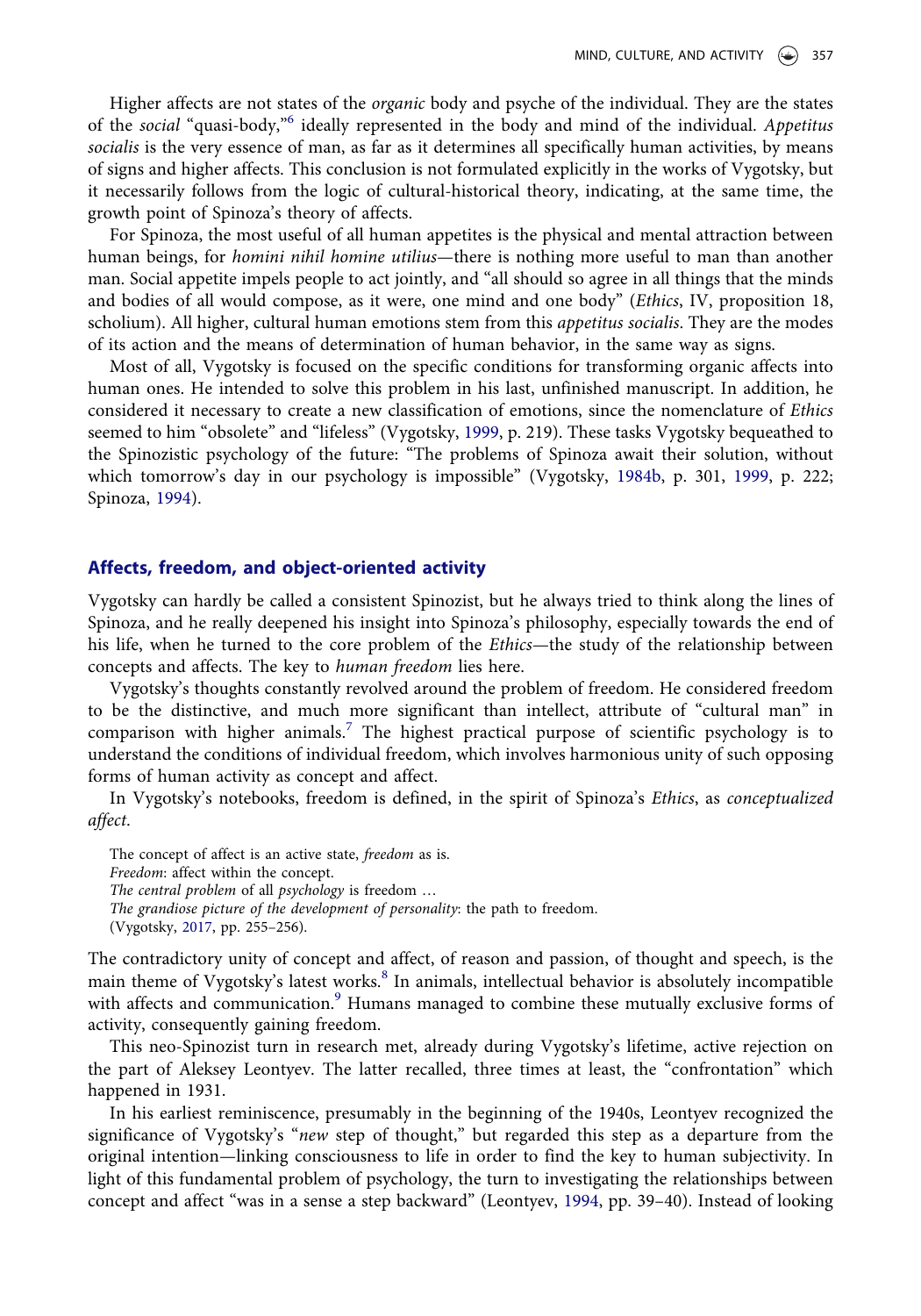358  $(\Leftrightarrow)$  A. MAIDANSKY

for primary sources of consciousness in the objective world, in the practical activity of men, Vygotsky tried to explain consciousness from affects. "Affect? But affect is not a driving force," Leontyev objected.

For his part, Vygotsky considered affect, as a manifestation of appetite, to be exactly the driving force, the determinant, the "proximate cause" —as per Spinoza's terminology— of the behavior of all living beings. The specificity of human activity consists in the cultural, practical mastering of this force, in subordinating it to the integral interests of mankind. It is through this process that the higher, ideal, socio-historical affects arise, including my awe of the starry sky above me and the moral law within me.

In Leontyev's opinion, the turn to affects was a mistake. He called for a return to the study of man's objective activity, of our practical life, from which human consciousness and all other psychological phenomena must be deduced.

The internal arrangement of the members of Vygotsky's school was dramatic—confrontation of two lines for the future.

My line: the return to initial theses and developing them in a new direction. Study of the practical intellect  $(= objective\, action).$   $[...]$ 

Vygotsky's line: affective tendencies, emotions, feelings. They are behind consciousness. The life of affects: hence the turn to Spinoza.

I myself: practice. (Leontyev, [2005,](#page-9-8) pp. 375–376)

In his 1976 memoirs, Leontyev recalled how upset Vygotsky was when he learned about this divergence of "lines." The confrontation reached its apogee at the beginning of 1933, when the research programs of Leontyev and Vygotsky separated definitively. "Vygotsky has retained everything, I have to start all over again" (Leontyev, [2005,](#page-9-8) p. 376).

At that very time an ideological campaign against Vygotsky and his school was gaining momentum. Cultural psychology was condemned as anti-Marxist. "I am ceasing to exist in psychology," Vygotsky said to Luria and Leontyev in the Summer of 1933. He began to lose the will to live. Leontyev remembered how Vygotsky visited him in Kharkov in the last winter of his life. It was cold, but he, a chronic tubercular patient, came in an open topcoat and … began to smoke. He, who had never smoked in his whole life. "In these months he lived, regardless of health" (Leontyev, [2005,](#page-9-8) p. 377–378).<sup>[10](#page-8-9)</sup> Nevertheless Vygotsky did not stop working. He continued to write a Spinozist book on affects (Vygotsky, [1999\)](#page-9-4) and, in parallel, the texts on child psychology and defectology.

<span id="page-3-0"></span>What answer to the criticism of Leontyev can be made from Vygotsky's standpoint?

Objective activity, practice, "the history of industry" must certainly be an "open book" —to paraphrase Marx— for scientific human psychology. But a psychologist examines the material being of men not at all like an economist, and the problem is how to determine the specific character of psychological research.

Leontyev could not find a sound, working definition of the subject matter of psychology, either at the moment of confrontation with Vygotsky, or 40 years later.<sup>[11](#page-8-10)</sup> By now, the problem of activity has turned into a "verbal shadow" only, as Leontyev's closest associate Piotr Galperin told him face to face during a discussion in Arthur Luria's flat at the end of  $1969$ .<sup>12</sup> Galperin made the following bleak prediction:

If we continue this line of research, which lasted through the 1950s and the entire 1960s, we shall only come to what we, actually, have already come to, namely, that the concept of activity is completely emasculated. [...] The nature of the psychic activity itself was still unknown, and therefore, despite all the talk about the meaningful activity of the subject, it was the common practice to appeal to physiological processes in explaining these psychic processes. Is it not typical that all the studies, being conducted today under the guidance of Aleksey Nikolaevich [Leontyev], are focused on the study of physiological processes: in the field of perception, in the field of emotions, stress, etc.<sup>13</sup>

Thus Leontyev's turn to practice took him beyond the bounds of psychology.<sup>14</sup>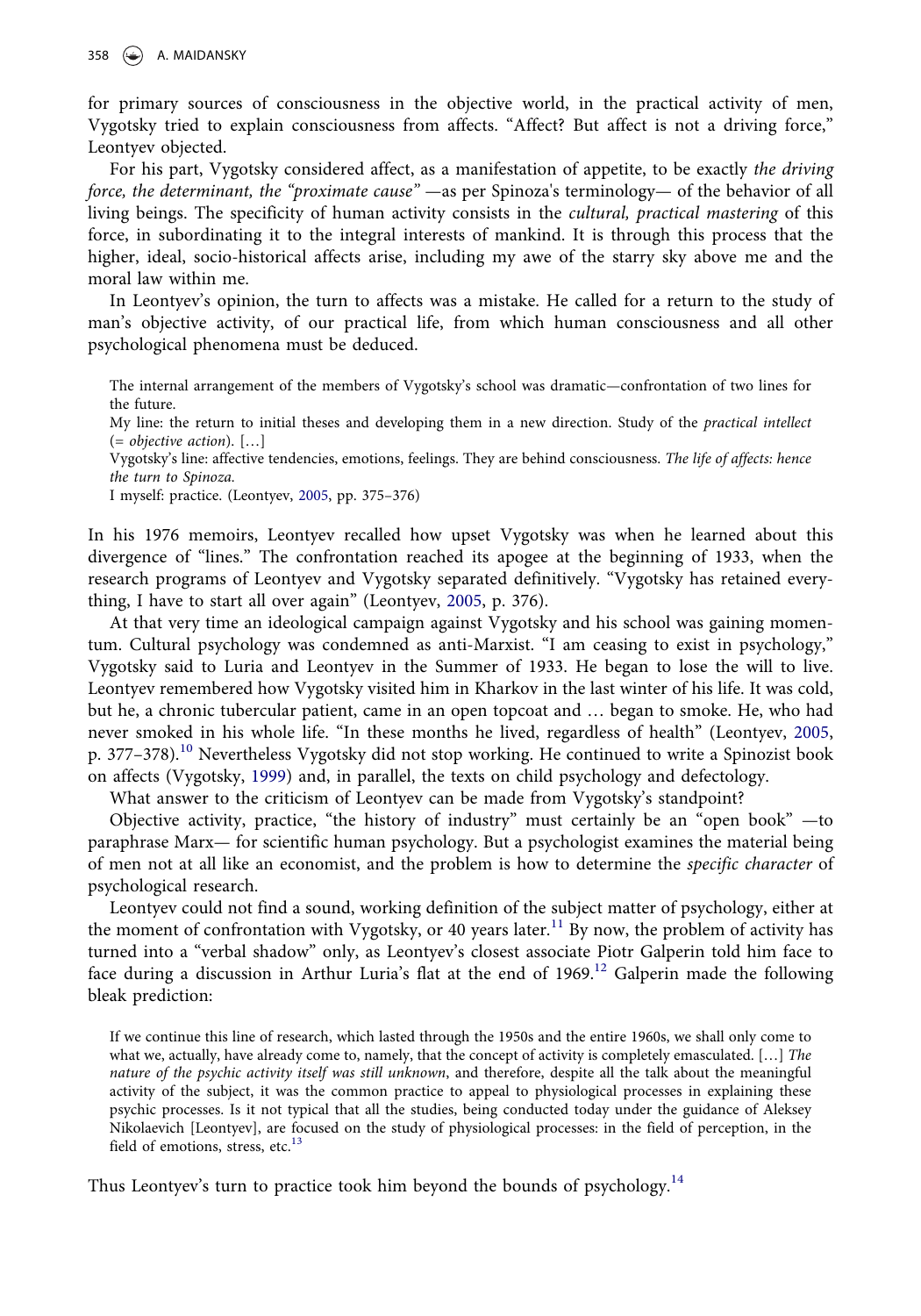As for Vygotsky, he really sought to understand that "unknown" X—the nature of psychic activity itself. He was looking for the "germ cell" of the psyche, and he found it, at the prompting of Spinoza, in affect.

<span id="page-4-0"></span>"Nothing great in the world has ever been accomplished without passion," Hegel used to say (Hegel, [1953](#page-9-9), p. 29). I would say more: There is no activity without passion. And nothing other than affect is a specifically psychological component of any vital activity.

<span id="page-4-1"></span>"Affect is the alpha and omega, the first and last link, the prologue and epilogue of all psychic development," Vygotsky declared (Vygotsky, [1984a](#page-9-10), p. 297, [1998,](#page-9-11) p. 227).

So far as affect is the primary, elementary "cell" of psyche, scientific psychology must begin with its analysis. At the end of his life Vygotsky moved along this path of Spinoza. In his last manuscript, the history of psychology is viewed through the prism of two great theories of affects, created by Descartes and Spinoza. The author's death cut short this work on the threshold of rediscovering Spinoza's psychology.

## Farewell, Spinoza

After the death of Vygotsky, the theme of affect shifted to the far periphery of research. The problem of the relationship between affects and concepts virtually disappeared from cultural-historical theory. Together with it, the "central problem of all psychology" was lost—the problem of freedom, as it was formulated in the Ethics of Spinoza and in Vygotsky's last works.

Aleksey Leontyev, as it appears from his archival records, considered the problem of connecting affect and concept "fundamentally not solvable" and believed it would lead cultural psychology into an impasse.

He [Vygotsky] tried to solve it in his Spinoza, I do not know these attempts well enough. I know that it was not solved in the sense of the reverse movement of affect—intellect. And it could not be solved. (Leontyev, [1994](#page-9-7), p. 39)

Taking up the recently published lectures on general psychology by Luria or Galperin, one will find that the theme of affect is simply absent there, and that even the term "affect" hardly ever occurs.<sup>[15](#page-8-14)</sup> In Leontyev, there is a lecture on affect towards the end of the course, but his concept of affect, as a "mark" for things and situations, has nothing to do with that proposed in Ethics and accepted by Vygotsky. Spinoza's name does not appear at all, but even more strange is the absence of any traces of the thinking of his teacher, Vygotsky.

This is not a simple omission or an accident. The reason lies in the shift in perspective on the subject of psychology to a different, more narrow and one-sided understanding of the nature of psyche. The orienting function of activity, cognitive processes, and images of the external world came to the fore, while affects remained deep in shadow, on the other side of the moon. The affects do not figure in Leontyev's impressive picture of the evolution of psyche: sensory–perceptual– intellect–consciousness. That is quite natural, because the notion of affect he proposed is weak and worthless for constructing big theories.

At the beginning of the 1960s, Evald Ilyenkov cherished the idea of a Spinoza renaissance in Marxist philosophy and psychology. However, in his studies of Spinoza, including his writings on the problem of freedom of will, Ilyenkov does not touch on either the theme of affects or the problem of the interrelation of concept and affect, which forms the living nerve of the last three parts of *Ethics*. And in his own psychological research, Ilyenkov ignores the problem altogether. At the same time, Ilyenkov takes the idea of interpreting psyche as the form of orienting activity in the surrounding, external world to its logical conclusion more persistently and consistently than Leontyev or Galperin.

According to Ilyenkov, the elementary unit of psyche is a sensory image. For the acting subject, the image is an "individually correctable schema of external action," and on the side of the object, the image is a spatial "contour" of the world, inasmuch as it is involved in the process of the activity of things.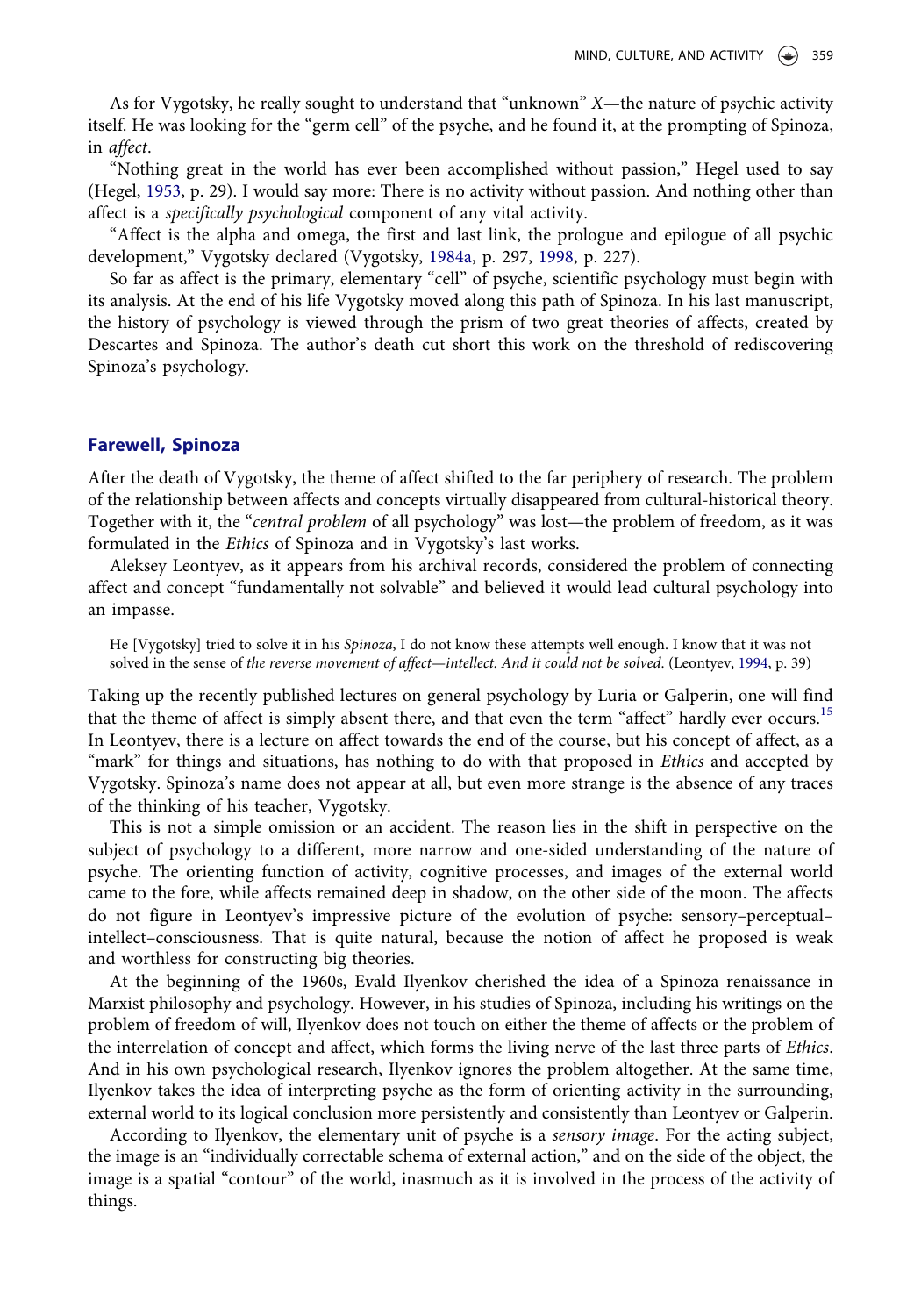#### 360  $\left(\frac{1}{2}\right)$  A. MAIDANSKY

The direct sensing of these external contours of things as the goal, as well as of the means/obstacles on the path to its attainment, is the image, and is the cellular form of psychic activity, its simple abstract schema. (Ilyenkov, [2009](#page-9-12), p. 98)

Ilyenkov disregards the simple fact that any image is emotionally charged, positively or negatively. An object which does not cause any affect, which remains affectively neutral, does not leave the slightest psychological trace, no image. We simply do not notice such objects. An image as such is a reflection (representation) of this or that external object of activity in the affective state of the acting body.<sup>16</sup>

From a psychological perspective, life is a stream of emerging and fading affects, replacing each other in the process of objective activity and regulating the activity's intensity. Psychology, in the Spinozist sense, is the science about the production of affects (in the process of objective activity) and the exchange of affects (in the process of communication).

According to Leontyev, psyche begins with sensation, an orienting reaction to a neutral, abiotic stimulus. Ilyenkov makes the point of departure in the history of the psyche "an organized system of sensations—an image" (Ilyenkov, [2009](#page-9-12), p. 96).

In the 1930s, Leontyev believed that "sensation arises as a feeling, as a vague sensation—an affect" (Leontyev, [1994](#page-9-7), p. 164). In his later works, as already noted, the meaning of the term "affect" sharply narrows, and the term itself is rarely found. The problem of the origin of sensations in ontogenesis is never raised, nor is resolution.

<span id="page-5-0"></span>According to Ilyenkov, "the first form of psychically shaped actions" occurs only half a year after birth, when a child begins moving towards the mother's breast (Ilyenkov, [2009,](#page-9-12) p. 95).

An, an animal can move independently from birth, indicating that its psyche is innate. A human baby, cannot move by itself and lacks the ability of self-orienting in the surrounding world.

If we accept the definition of psyche as orienting activity, offered by Ilyenkov (following Galperin, it seems), then the psyche of the newborn will be at zero. Not only puppies or foals but even insects are born capable of self-movement in space and of searching for nutrients. The human newborn has no such ability; therefore, from the point of view of Ilyenkov, it is an inanimate body. Indeed, is it possible to talk about the psyche in the case of a creature that does not have any images of the external world and is unable to orientate itself in space?

All that we have at birth are organic needs plus purely physiological, "vegetative" functions providing the metabolism. Such are the "prehistorical premises" of psychic activity, as Ilyenkov puts it. A child acquires them at the very moment when the first image of an external thing is being formed. Henceforth he is a full-fledged animal. Initially, his brain regulated only physiological processes in the body (breathing, circulation, digestion, etc.). Now the brain turns into the control center of movement in some external environment and into an organ directing the objective activity of the body. By doing that, the brain begins to perform psychical (orienting) functions.

Such is the scheme of the ontogenesis of psyche in Ilyenkov. Surprisingly, he considered Spinoza to be the forerunner of this view, $17$  although he completely eliminated affects from the psychological scene and, thereby, crossed out the main, essential problem of the Ethics: how we could master our affects to become free. For Spinoza, sensory images are nothing but a particular sort of affect, viz. the affections of the human body (humani corporis affectiones), confused with the affections of external bodies interacting with the human body and directing its activity.<sup>[18](#page-8-17)</sup>

If we refuse to consider affects as psychic phenomena, they automatically fall into the category of purely physiological processes. It follows then that Spinoza, reflecting "on the origin and nature of the affects" (the title of Part III of Ethics), invaded the field of physiology. And Vygotsky at the end of his life, when he was absorbed with the theories of affect, turned to physiology too.

The foundations of the physiological interpretation of the affects were laid at the end of the 19th century by William James and Carl Lange. In Vygotsky's unfinished manuscript, he gave a detailed critique of their "organic" theory of affects. Unfortunately, this manuscript was not published in Ilyenkov's lifetime.

Let us confine ourselves to one simple question: Does the human infant experience affects? Spinoza, no doubt, would answer this question in the affirmative. And Vygotsky wrote: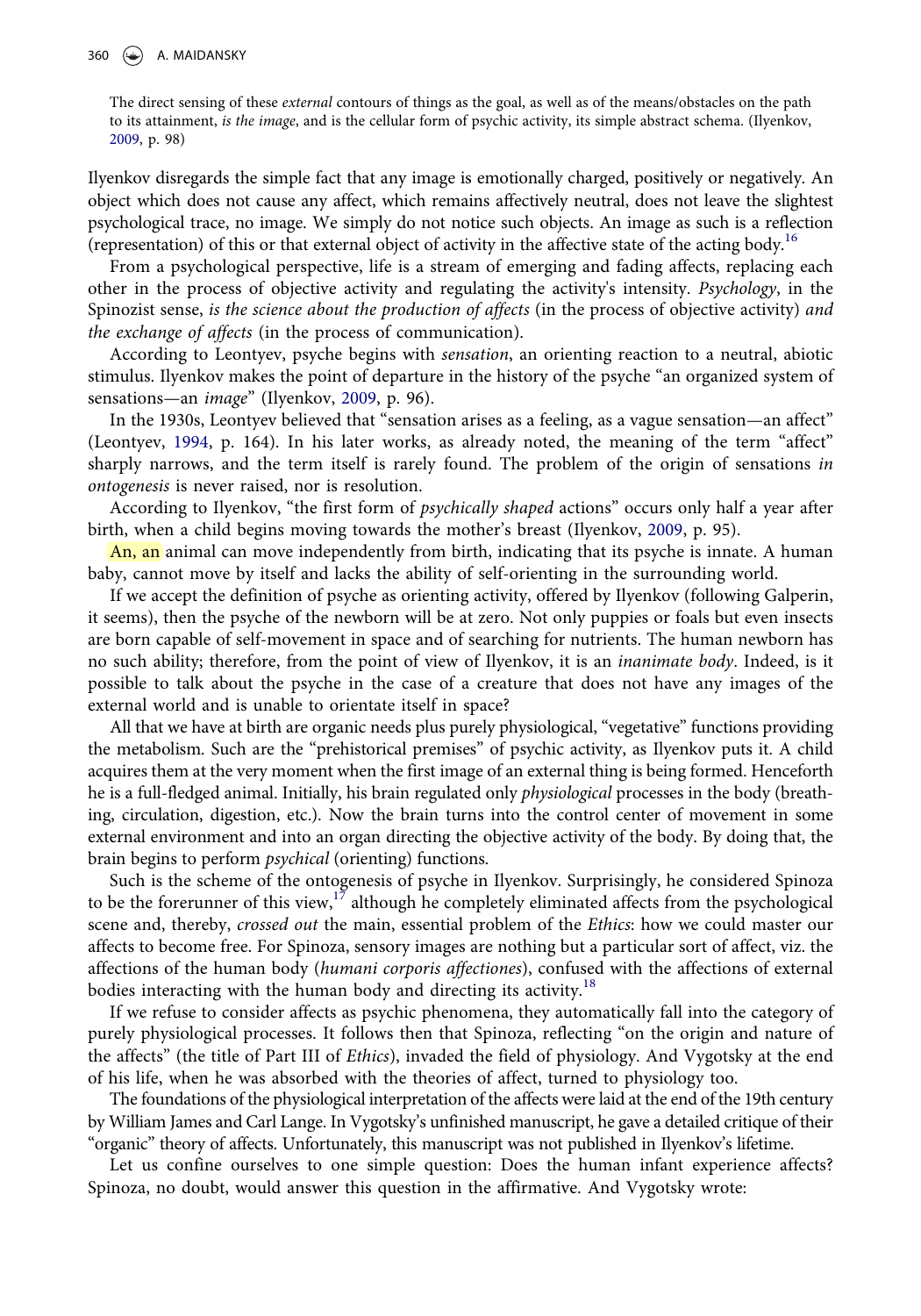The presence of affective impulses is an indispensable adjunct to every new stage in the development of the child from the lowest to the highest. It might be said that affect opens the process of the child's psychic development and construction of his personality and itself completes the process, concluding and crowning the development of personality as a whole. (Vygotsky, [1984a,](#page-9-10) p. 296, [1998](#page-9-11), p. 227)

Ilyenkov would hardly object to that, but he believed that primary, innate affects are purely vegetative states of the human body.

The newborn baby is here still wholly like a *plant*. He lives for so long as the "external" conditions of the metabolism "come to him themselves"—the mother. He is not yet an animal, and there is no need here for the psyche. […] The baby possesses neither image nor psyche for the simple reason that while he possesses an organic need (for his mother's milk) he does not demand it—just like a plant. He is not a subject of taking food but only an object of feeding. (Ilyenkov, [2009](#page-9-12), pp. 94–95)

The baby is fed, indeed, but he eats only when he is hungry. If he is replete or sick, he turns aside from food, spits it out, and whimpers—he does not eat *actively*. Just try to feed him, this "object" ... The plant does not turn away its leaves and does not spit out the water, no matter how much it is watered. Thus, the definition of the psyche, adopted by Ilyenkov, turns out to be theoretically blind to ordinary, commonly known facts.

The child starts screaming and crying with the first breath of air, smiling after a couple of weeks, and soon he responds to the emotions of adults and keeps eye contact, plays with rattles, etc. Is it an inanimate being that demonstrates all these tricks? A piece of meat? An anthropomorphous plant?

If once we accept the affect, and not the image, to be the required "germ cell" of the psyche, the chimera of a "human plant"<sup>[19](#page-8-18)</sup> evaporates at once. Refusing to see in affect a psychic phenomenon, psychologists cut off any opportunity to understand the genesis of psyche, its primary source, not to mention the problem of freedom in "peak psychology" (young Vygotsky's term), aimed at the active mastering of our affects and personal interrelations.

The line of development of Soviet psychology, associated with the names of A. N. Leontyev and A. R. Luria, P. Ya. Galperin, and E. V. Ilyenkov, has given us many remarkable discoveries but veered far away from Spinoza understanding of the relation between affect and concept. Vygotsky, in the course of his theoretical evolution, approached Spinoza, while his disciples moved away from Spinozism.

## Perezhivanie and affect

In recent years, commentators often place the concept perezhivanie in the forefront of Vygotsky studies. In his works on child psychology, written literally in the last few months of his life, Vygotsky called perezhivanie a "dynamic unit of consciousness" (along with word meaning as "an indivisible unit of thought and speech").<sup>[20](#page-8-19)</sup> In Spinoza's terms, *perezhivanie* is, apparently, nothing other than a special kind of affect, viz. affectus, qui animi pathema dicitur (the affect, called a passion of the soul).

Vygotsky defined *perezhivanie* as the inner relation of a person to reality.<sup>[21](#page-8-20)</sup> This relation is affective, but *perezhivanie* constitutes only one, *phenomenal* side of affect. In affect there is also another, objective side, namely, an external action, behavior. Thus, the unity of consciousness and behavior finds its concrete, direct, and immediate expression in affect.

Vygotsky defends "the understanding of affect as an integral psychophysiological reaction that includes in itself perezhivanie and behavior of a certain type and represents a unity of phenomenal and objective sides" (Vygotsky, [1984b,](#page-9-6) p. 214, [1999](#page-9-4), p. 159).<sup>22</sup> Vygotsky opposed this Spinozist monistic conception of affect to the Cartesian "dualistic approach to affective life."

Further, it should be noted that perezhivanie is an elementary form of consciousness. And in cultural-historical psychology, consciousness is a purely social phenomenon. In this regard, it makes sense to examine how Vygotsky characterizes the newborn period of life. First, Vygotsky insists that the newborn has a psyche, despite the fact that it leads a vegetative life and "still has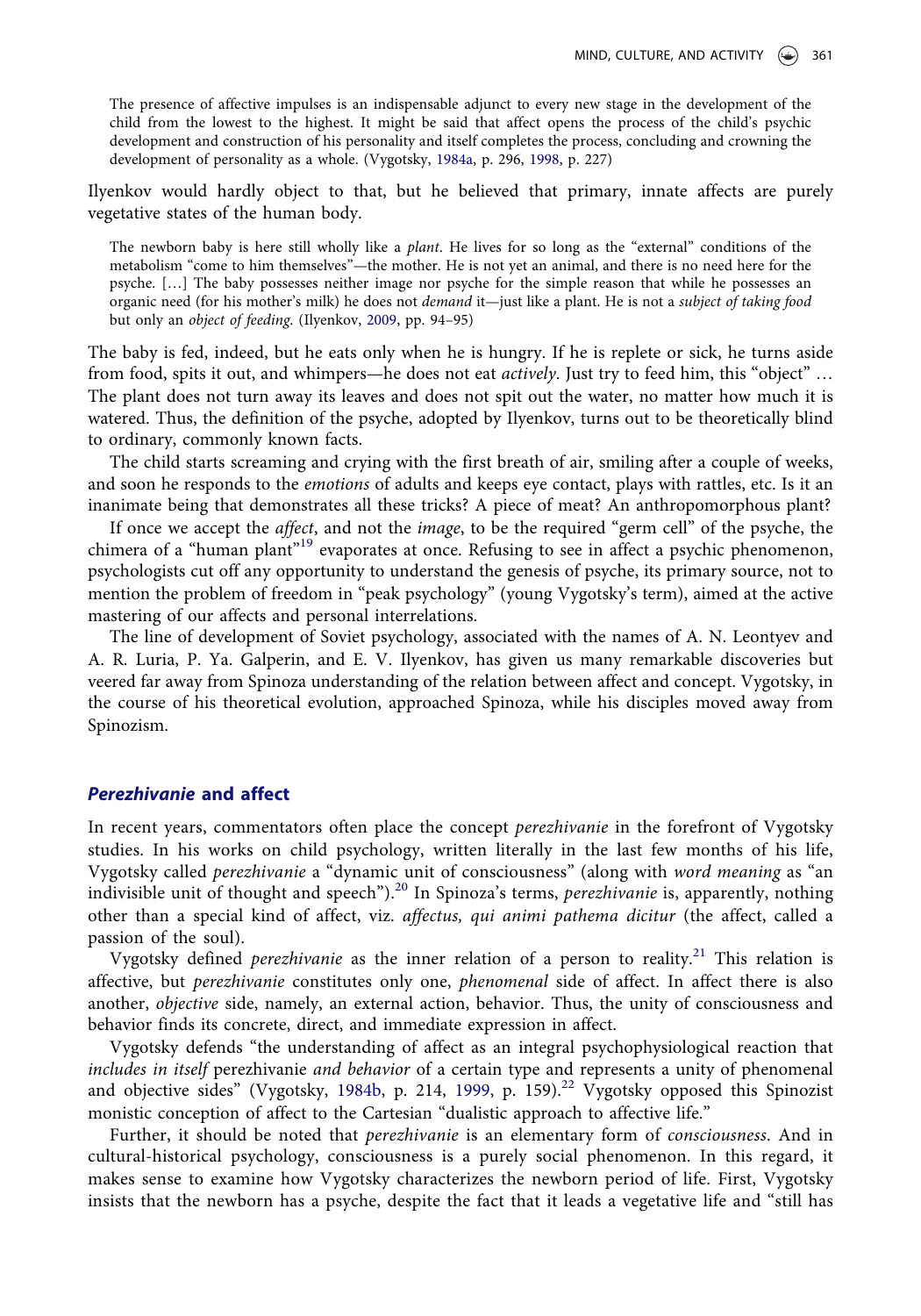$362 \left( \rightarrow \right)$  A. MAIDANSKY

no such basic animal feature as the ability to move independently through space" (Vygotsky, [1984a,](#page-9-10) p. 271; [1998,](#page-9-11) pp. 208–209). Since that moment when the body of the child separates (though yet only physically, not biologically, as Vygotsky specifies it) from the mother, the "individual mental life of the newborn" starts (Vygotsky, [1998](#page-9-11), p. 211). Vygotsky disputes the statement of researchers who belong to the reflexological school about the lack of psyche in a newborn.

Secondly, Vygotsky defines this primary psyche as a *form of consciousness*, although all of its content is confined by "appetites, instincts and simpler affects," and any intellectual and volitional phenomena are completely absent.

The only thing that we can assume with certain reason is an obscure, unclear state of consciousness in which sensible and emotional parts are still inseparably merged. (Vygotsky, [1984a](#page-9-10), p. 277, [1998](#page-9-11), p. 212)

The same obscure, unclear state is also present in the lower animals. The reason why we consider them as phenomena of consciousness, i.e. perezhivaniya, is the social character of infant psyche. From the moment of birth, the whole life of a newborn child takes cultural forms, so that it is a 100% social creature, though possessing a passive sociality at first.

Definitely everything in the behavior of the infant is intertwined and interwoven into the sociable. […] In this sense, the infant might be called a maximally social being. Every relation of the child to the outside world, even the simplest, is always a relation refracted through the relation to another person. The whole life of the infant is organized in such a way that in every situation, visibly or not, there is another person. (Vygotsky, [1984a](#page-9-10), p. 281, [1999](#page-9-4), p. 215)

What was said about the behavior of the infant is entirely true of his psyche as well, because psyche is the reverse side of behavior. And the social psyche is, by definition, consciousness.

Hence, perezhivanie is a social affect, considered from its internal, "phenomenal" side. Human consciousness, in the view of the father of cultural-historical psychology, consists of affective "germ cells," which he calls perezhivaniya.

For Vygotsky, perezhivanie is not a "mental function" like memory, attention, will, etc., nor a "special type of meaning," to say nothing of a "universal category of human development." Perezhivanie is the mental mode of affect, along with the corporeal mode of its being.

The criticism of Vygotsky's concept of perezhivanie in Aleksey Leontyev and his subsequent attempt to define the subject of psychology as the "unity of activity and perezhivanie" (Leontyev, [1994](#page-9-7), p. 163) deserves a special discussion. But such a discussion goes beyond the scope of this article.

## Epilogue

In the works of Vygotsky, we see an almost continuous dialogue with Spinoza. He always keeps in mind Spinoza's "idea of a man," checking against it every important step of his own thought. Vygotsky did his utmost to justify this ideal in psychological theory and experiments. Throughout his short life, Vygotsky was working on the creation of a scientific system where everything is brought under a single principle, having before his eyes the Ethics as a model of scientific thought and the image of its author, Spinoza, as an example of an "ethically perfect personality" (Vygotsky, [1982a,](#page-9-13) p. 131, [1997](#page-9-14), p. 107).

<span id="page-7-1"></span><span id="page-7-0"></span>The problem of constructing a modern Spinozist theory of affects was bequeathed by Vygotsky to the psychological science of the future. The concept of affect, as a simple "germ cell" of psyche, is intended to become a unit of analysis of all psychic phenomena, without exception.

This is not enough, however. As Vygotsky said, psychology needs its own *Capital*. It is necessary to deduce the essential forms of psychical life from the concept of affect, just as in Capital, Marx deduces the forms of commodity exchange from a "cell" concept of commodity, with its internal contradiction of abstract and concrete labor. It is required to theoretically grow the evolutionary tree of psyche from the "germ cell" of affect, as was done by Mother Nature herself. After all, there is no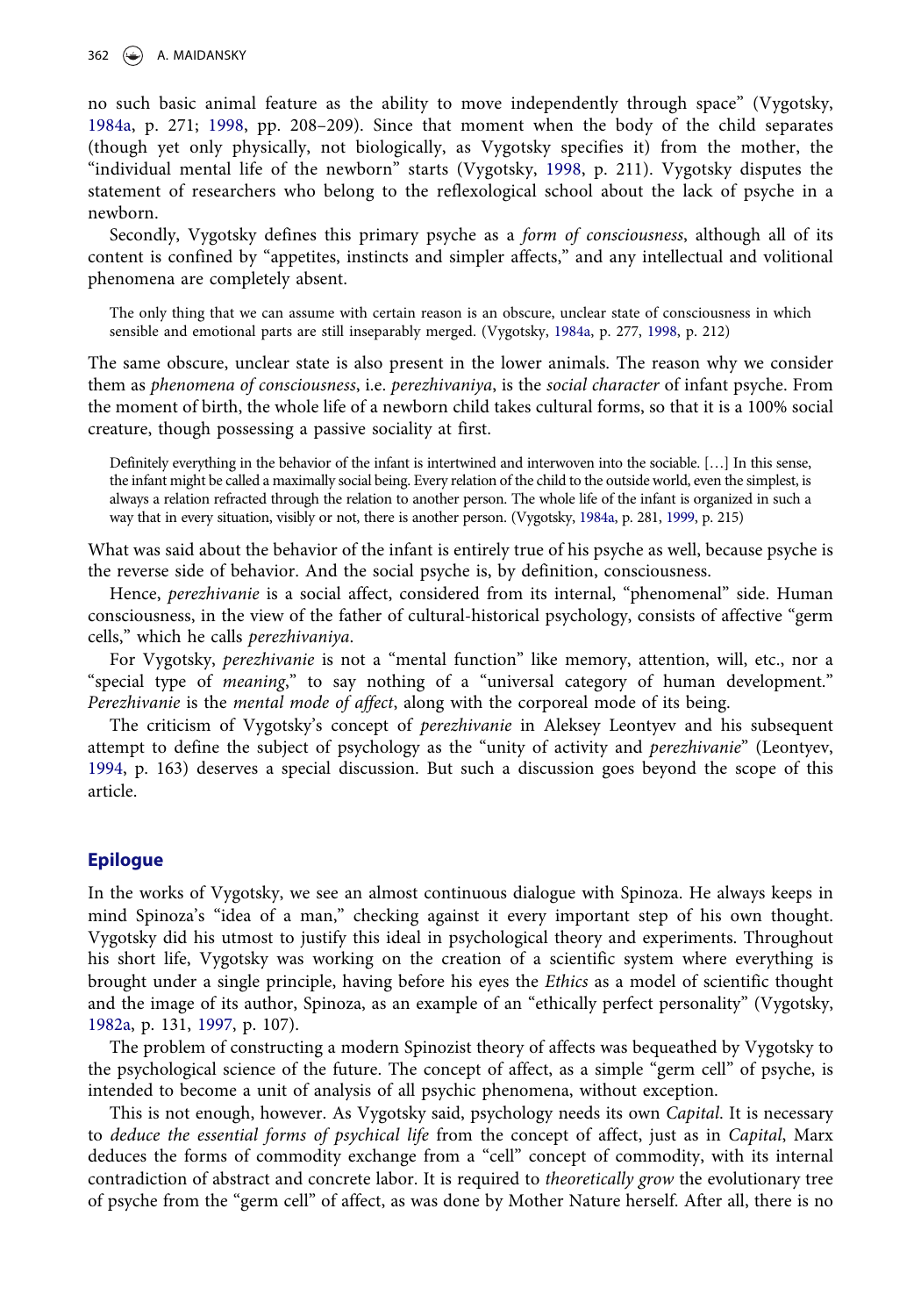other way to make sure that we discover the really primary and universal or, so to speak, a "stem cell" of psyche.

## <span id="page-8-0"></span>**Notes**

- <span id="page-8-22"></span>1. This marginal note was discovered by Alexander Surmava, but he mistakenly gave a reference to Vygotsky's notebook (see Surmava, [2009,](#page-9-15) p. 114).
- <span id="page-8-1"></span>2. See Maidansky ([2008](#page-9-16)), and Maidanski [\(2005\)](#page-9-17).
- <span id="page-8-2"></span>3. "Spinoza managed to form an idea of man, etc. This idea can be guiding for the psychology of man as a science. … Speaking Shakespearean language, it shows a man, taken for all in all. Thereby it points to the psychology of man as its true subject matter. Ecce homo" (Vygotsky, [2017](#page-9-0), p. 260). Spinoza's teaching "will help contemporary psychology in what is most basic and major—in the formation of the idea of man, which would serve as a type of human nature for us" (Vygotsky, [1984b,](#page-9-6) p. 139, [1999](#page-9-4), p. 105).
- <span id="page-8-3"></span>4. Spinoza's term appetitus is translated into Russian (also in Vygotsky's texts) as vlechenie.
- <span id="page-8-4"></span>5. In translating the quotations, here and below, I refer to The Collected Works of L.S. Vygotsky, but with minor refinements.
- <span id="page-8-6"></span><span id="page-8-5"></span>6. Spinoza's expression: quasi corpus, nempe societatis.
- 7. See Vygotsky [\(1983](#page-9-18), pp. 250–251, [1993,](#page-9-19) pp. 235–236).
- <span id="page-8-7"></span>8. However, already in his early works we can find the following judgments: "[A]s Spinoza correctly said, the knowledge of our affect changes it and modifies it from a passive state to an active one. That I think about objects that exist outside myself does not change anything in them, but that I think about my affects, that I place them in other relationships to my intellect and other faculties, changes much in my mental life. To put it more simply, our affects act in a complex system with our concepts…" (Vygotsky, [1982a,](#page-9-13) pp. 125–126, [1997](#page-9-14), p. 103).
- <span id="page-8-8"></span>9. "Emotional and affective states are a behavioral domain rich in speech manifestations but extremely unfavorable for the functioning of intellectual reactions. Köhler noted many times that emotional, and especially affective reactions, completely destroy the chimpanzee's intellectual operation" (Vygotsky, [1982b,](#page-9-2) pp. 99–100, [1987](#page-9-3), p. 108).
- <span id="page-8-9"></span>10. Another disciple, Bluma Zeigarnik was sure: "Vygotsky actually killed himself, or, I would say: he did everything to not live. He deliberately refused to receive treatment" (quoted from Yaroshevsky, [1993,](#page-9-1) p. 16).
- <span id="page-8-10"></span>11. In his later works, Leontyev defined psychology as the science of "psychic reflection of reality." One can meet a great many similar tautologies in the Soviet literature on psychology.
- <span id="page-8-11"></span>12. The nearest pupils of Vygotsky held that discussion by the proposal of Luria. There were five lectures over three days—by A. Leontyev, V. Zinchenko, A. Zaporozhets, P. Galperin, and D. Elkonin. For some reason, Luria himself did not give a lecture, although he initiated the discussion and formulated its aim: to sum up what has been done in activity theory after Vygotsky. The speeches were extremely frank. The shorthand record of the discussion, with Leontyev's marginalia, was published in Leontyev [\(2004,](#page-9-20) pp. 303–338).
- <span id="page-8-12"></span>13. Quoted from Leontyev ([2004,](#page-9-20) pp. 329–330) (italics mine).
- <span id="page-8-13"></span>14. The similar sad fate befell the "activity approach" in late Soviet philosophy (see Maidansky, [2014](#page-9-21)).
- <span id="page-8-14"></span>15. See Luria [\(2007\)](#page-9-22); Galperin [\(2002\)](#page-9-23).
- <span id="page-8-15"></span>16. Cf. Spinoza's definition of image: "The affections of the human body whose ideas represent external bodies as present to us, we shall call images of things, even if they do not reproduce the figures of things" (Ethics, II, proposition 17, scholium).
- <span id="page-8-17"></span><span id="page-8-16"></span>17. And nowadays the majority of Ilyenkov scholars share this misconception.
- 18. "[T]he images of things, as we have said, are the very affections of the human body, or modes by which the human body is affected by external causes, and disposed to this or that action" (Ethics, III, proposition 32, scholium).
- <span id="page-8-18"></span>19. "L'Homme-Plante" is the title of the treatise written by the philosopher sensationalist de La Mettrie in 1748.
- <span id="page-8-20"></span><span id="page-8-19"></span>20. See especially Vygotsky [\(1984a\)](#page-9-10), pp. 382–383.
- 21. "Perezhivanie must be understood as the internal relation of the child as a person to one or another element of reality" (Vygotsky, [1984a](#page-9-10), p. 382, [1998](#page-9-11), p. 294). In the English edition, vnutrennii is mistakenly translated as external instead of inner.
- <span id="page-8-21"></span>22. Italics mine. In the text above, commenting on Gregorio Maranon's experiments, Vygotsky regards perezhivaniya and "bodily manifestations," or "psychical and somatic components," as two sides of the "full affect." And on the page below he writes about "an internal interweaving of perezhivanie and organic reaction in the composition of affect" (see Vygotsky, [1984b,](#page-9-6) pp. 122–123, [1999](#page-9-4), p. 93).

## Acknowledgments

I thank Prof. Michael Cole who helped me in translating this article into English.